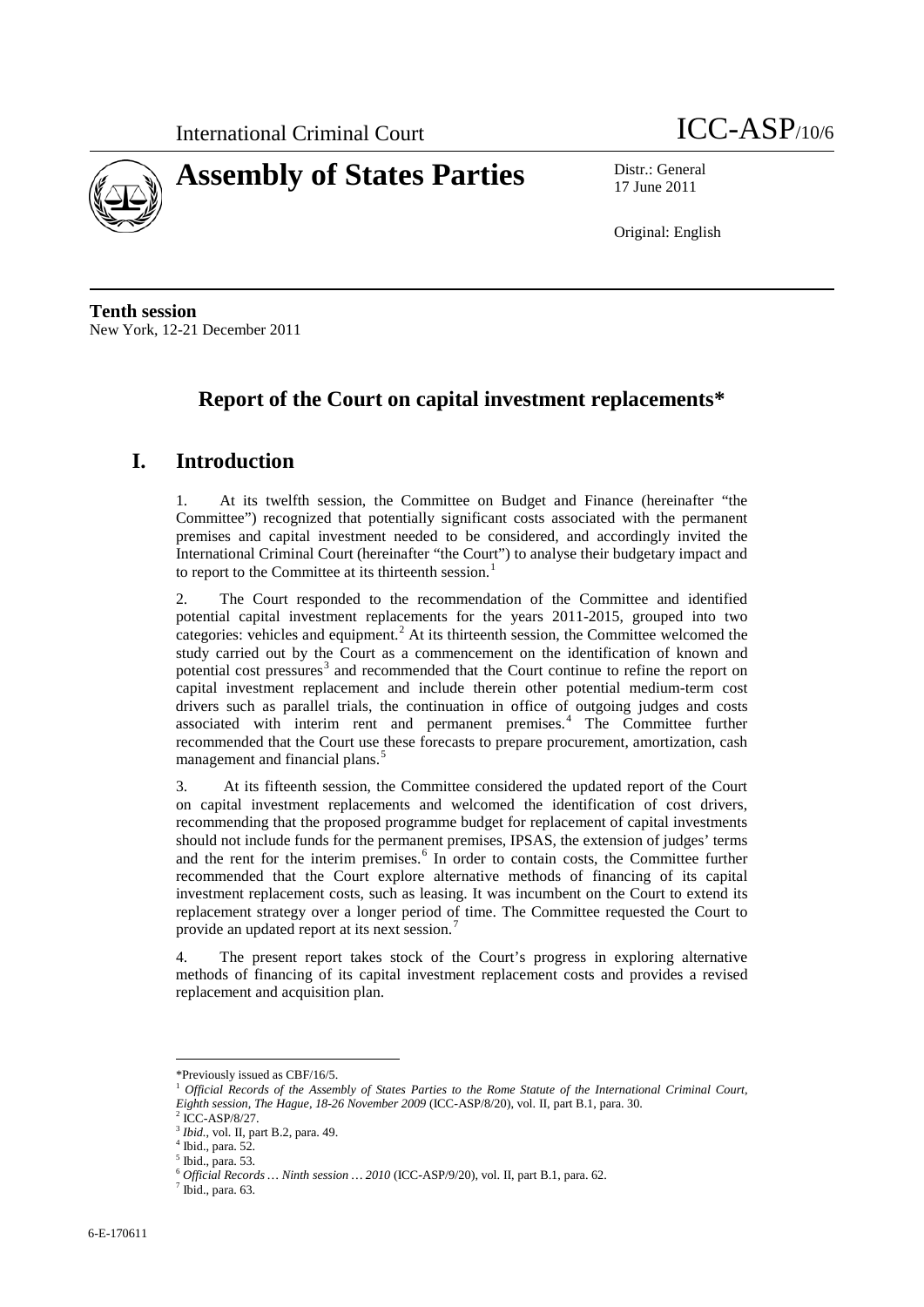# **II. Evaluation of alternative methods of financing**

5. This section of the report explores the possibility of cost reductions through the replacement of one-time vehicle purchasing costs and permanent maintenance costs with rental/leasing costs.

### **A. Vehicle rental versus purchase (field offices)**

6. The Court has carried out an exercise in cost comparison between the purchase and rental of a vehicle in the Democratic Republic of Congo (DRC) and Chad.<sup>[8](#page-1-0)</sup> The ongoing vehicle needs in these locations require daily vehicle use, meaning that rental would essentially have to cover 365 days in a year.

7. Based on pro forma invoices<sup>[9](#page-1-1)</sup> for car rental services for the Kinshasa Field Office for the year 2010, the following table shows estimated rental rates for operations in the DRC:

**Table 1: Monthly and daily rental rates for vehicles in DRC** 

| Monthly rate                                   | Daily rate                                |
|------------------------------------------------|-------------------------------------------|
| US\$ 1,950.00 per month for a standard vehicle | US\$ 85.00 per day for a standard vehicle |
| US\$ 3,520.00 per month for a $4x4$ vehicle    | US\$ 145.00 per day for a $4x4$ vehicle   |

8. As there is little or no opportunity to reduce the demand for vehicle use, the monthly rate shown above would be the most cost-effective option. Thus, the yearly rates for a standard vehicle and for a 4x4 vehicle would be US\$ 23,400.00 and US\$ 42,240.00 respectively.

9. An alternative to full-time vehicle rental in DRC/Chad is to purchase a vehicle for permanent use. The costs associated with this type of investment include not only the one-time purchasing cost, but also ongoing maintenance and insurance costs.<sup>[10](#page-1-2)</sup>

10. The cost of purchasing a typical 4x4 vehicle is approximately US\$30,000. Other ongoing costs include service costs as well as costs for maintenance and parts, which have been estimated based on servicing for every 5,000km of vehicle use as follows:

31000 30500 30000 Total Cost (USD) Total Cost (USD) 29500 Ongoing Costs ■ One Time Costs 29000 28500 28000 27500 Initial Purchase 5000 km 10000 km 15000 km 20000 km Cost Service Interval (km)

**Graph 1: One-time and ongoing costs associated with vehicle purchase**

<span id="page-1-0"></span><sup>&</sup>lt;sup>8</sup> Fuel costs have not been included in this case study as they are not relevant to the comparison, since they are the same whether the vehicle is rented or purchased.

<sup>9</sup> Note that all estimations were originally given in USD.

<span id="page-1-2"></span><span id="page-1-1"></span> $10$  See note 8 above.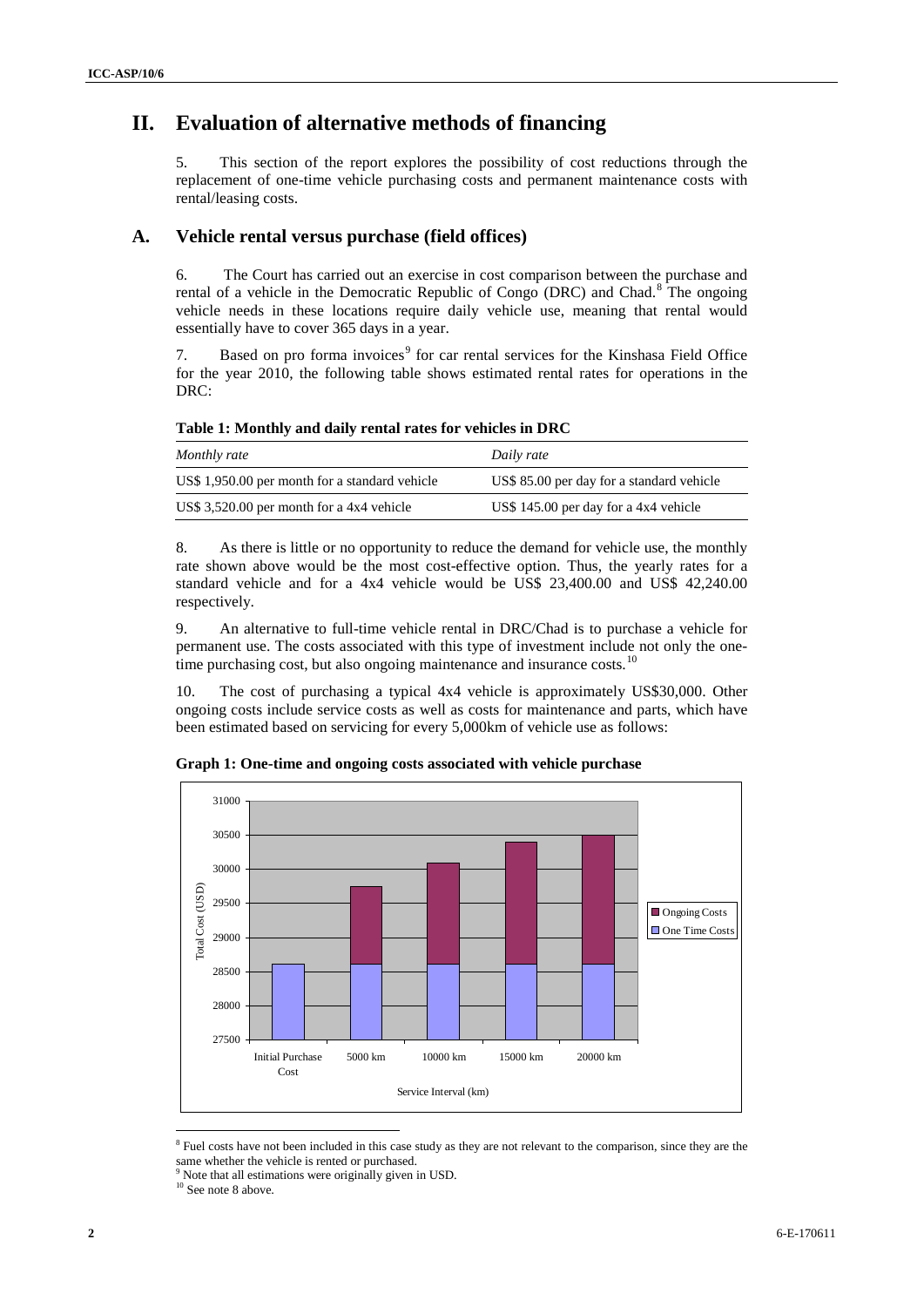11. The rental costs presented in this report have been estimated on a yearly basis; however, costs associated with the purchase of a new vehicle have been estimated with respect to service intervals. Based on the vehicle mileage figures for 2009, the overall average mileage per vehicle per year is approximately 12,200 kilometres. For the purposes of comparison, therefore, yearly expenses for a purchased vehicle will be based on the costs associated with service intervals of 10,000kms. Furthermore, the estimations for vehicle purchase have been made for a 4x4 Toyota Hilux Pick-Up, so the comparable rental estimates are for a 4x4 vehicle rental. In this case, the pro forma invoice lists rental costs for a Jeep Suzuki Grand Vitara, which is a comparable vehicle with similar purchasing costs to a Toyota Hilux Pick-Up. Yearly rental estimates based on monthly rates will be used here, as they represent the most cost-effective rental option provided vehicles are needed consistently each month.

12. Starting with singular costs each year of vehicle operation, it is apparent that vehicle purchase is a more cost-effective option.



#### **Graph 2: Cost of one vehicle each year**

13. Considering the cumulative costs over two years, it is readily apparent that the purchase of a 4x4 vehicle is more economical than the rental of a comparable vehicle, as can be seen from graph 3.

<span id="page-2-0"></span><sup>&</sup>lt;sup>11</sup> Here 'singular costs' means the cost for rental each year disregarding the cost from the previous year compared with the cost for purchase and subsequent maintenance, where initial purchasing cost is a one-time expense unrelated to subsequent yearly costs.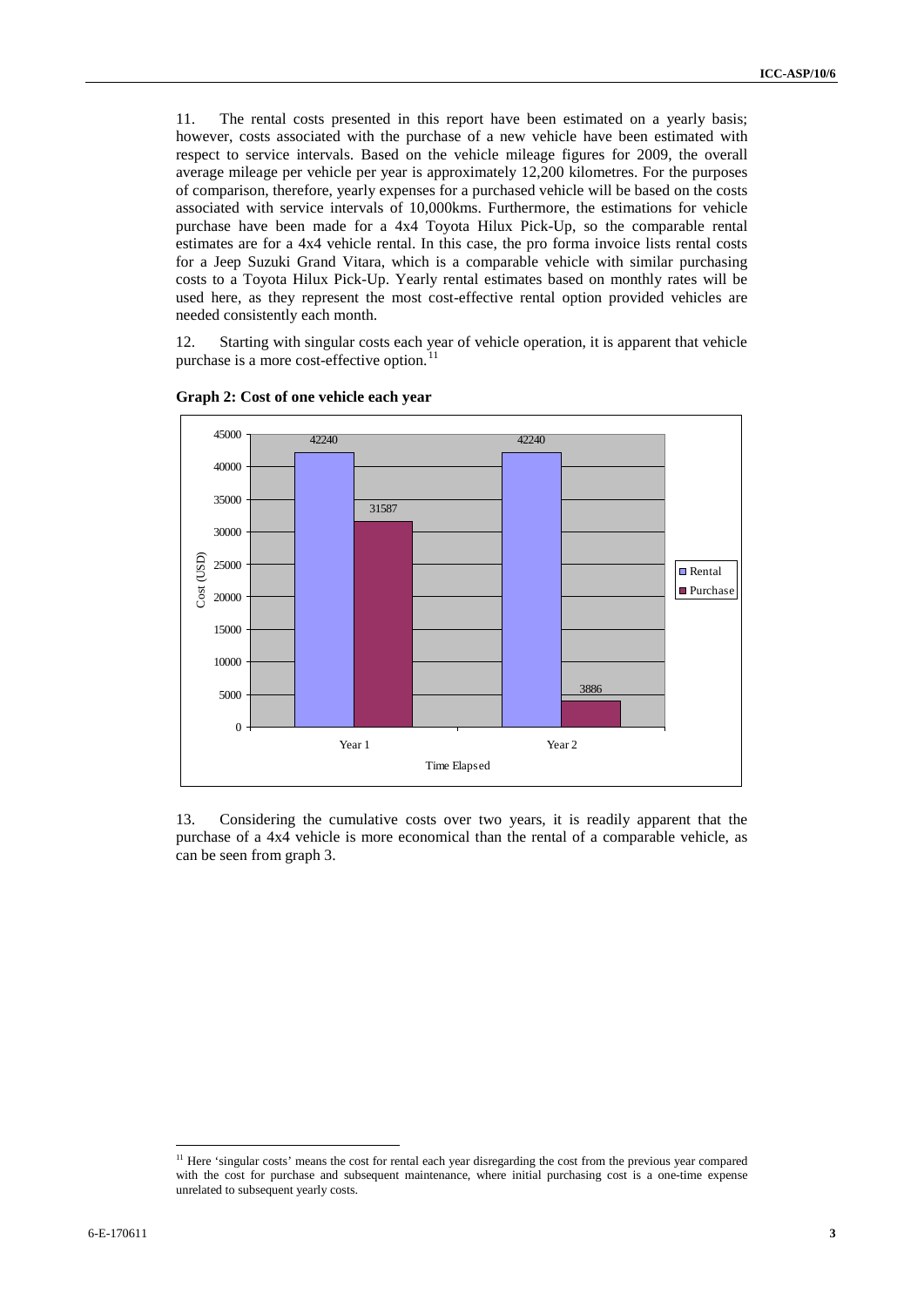

**Graph 3:** 4 **Cumulative cost of one vehicle over two years**

#### **B. Vehicle leasing versus purchase (Headquarters)**

14. The Court has taken examples of lease contracts for vehicles offered during previous procurement actions and extrapolated the values to show the leasing costs per vehicle per year over an eight-year period. These are financial leases whereby the Court is the registered owner of the vehicles, which are accordingly free of taxes.

15. The costs of leasing from lease companies which would remain the vehicles' owners are much higher as the leasing companies would not be exempt form luxury tax  $(BPM)$ ,  $^{12}$  $^{12}$  $^{12}$ which is charged an approximately 40 per cent of the catalogue price of each vehicle. This cost has to be passed on to the customer, in this case the Court.

16. A further negative factor to be borne in mind, for both rented and leased vehicles, is that they would not carry CD plates and hence would not enjoy any form of diplomatic immunity/ protection.

17. At Headquarters, the Court intends to purchase between one and three vehicles per year over an eight-year period, the average length of time that the Court expects to be able to economically keep vehicles in a Headquarters situation.

18. The benefits of leasing are short-term. As can be seen from table 2, leasing costs for the first vehicles are significantly lower than the outright purchase costs of new vehicles.<sup>[13](#page-3-1)</sup> The first three years see savings of approximately  $\epsilon$ 72,000,  $\epsilon$ 54,000 and  $\epsilon$ 31,000 respectively. This is because the Court already owns vehicles which are still serviceable in those years. However, by the time year five is reached, leasing incurs more costs and this continues to the end of our eight-year cycle. The total estimated costs for purchasing and leasing over the entire period are €429,000 and €509,000 respectively, a difference of approximately  $\text{\textsterling}0,000$  or  $\text{\textsterling}10,000$  more per year for leasing vehicles.

19. However, over a 16-year period the extra cost of leasing rises to €189,000, or an average of  $E$ 12,000 per year.

<span id="page-3-0"></span><sup>&</sup>lt;sup>12</sup> Dutch government applies two kinds of tax on a vehicle. The first being the regular sales tax and the second an additional luxury tax called BPM. This means Belasting van Personenauto's en Motorrijwielen, which roughly translates into Tax on Passenger Vehicles and Motorbikes. This luxury tax is based on the net value of the vehicle, after which a financial compensation (both positive and negative) is applied, based on the CO2 emission of the vehicle.<br><sup>13</sup> The exercise carried out by the Court excludes maintenance in the interest of comparing like with like.

<span id="page-3-1"></span>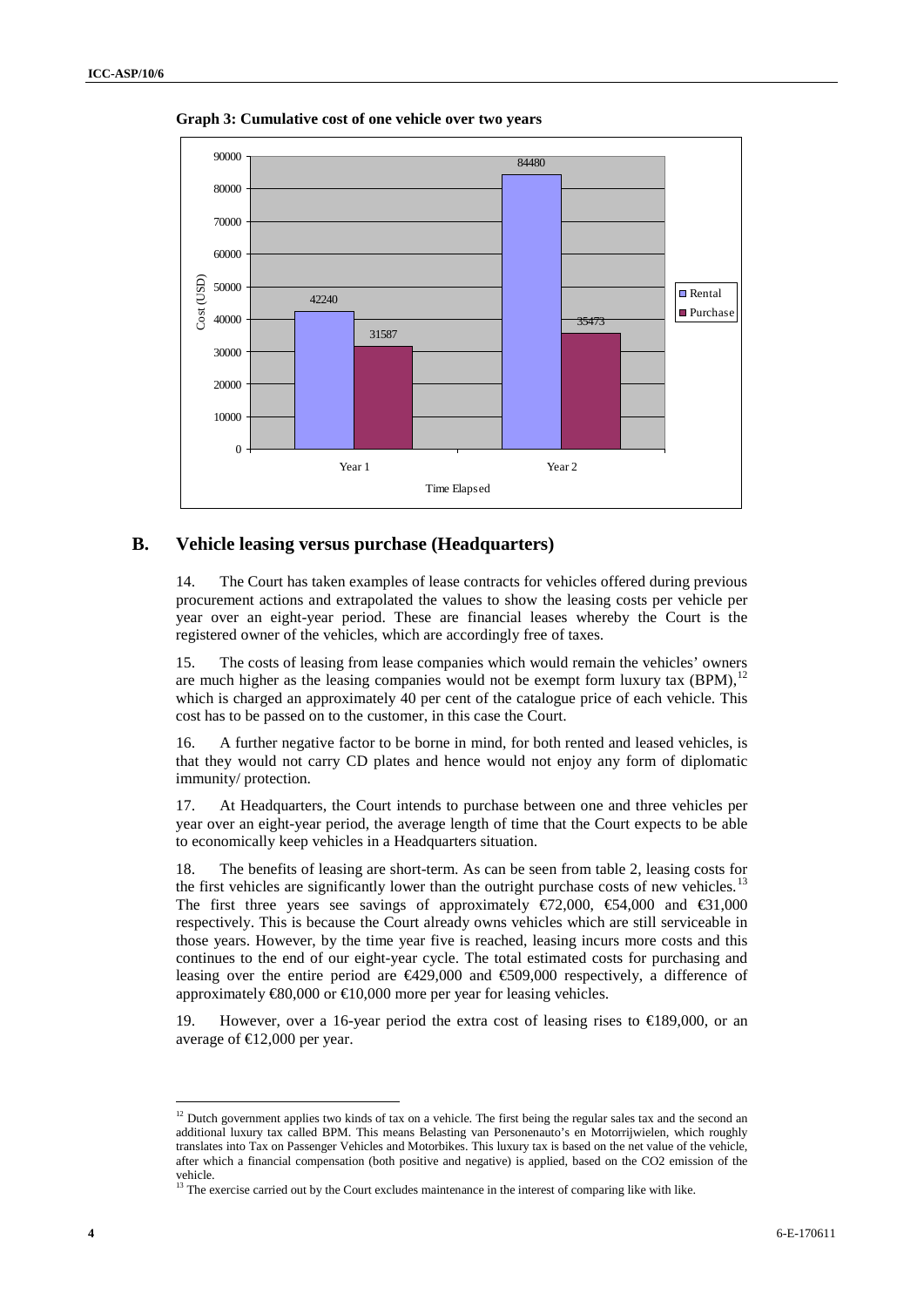| Year              | 2011   | 2012   | 2013   | 2014   | 2015                  | 2016     | 2017         | 2018     | 2019   | 2020             | 2021             | 2022             | 2023           | 2024             | 2025             | 2026             | <b>TOTAL</b>     |
|-------------------|--------|--------|--------|--------|-----------------------|----------|--------------|----------|--------|------------------|------------------|------------------|----------------|------------------|------------------|------------------|------------------|
| Lease 1           | 9,992  | 9,992  | 9,992  | 9,992  | 22,200                |          |              |          | 9,992  | 9,992            | 9,992            | 9,992            | 22,200         | $\boldsymbol{0}$ | $\boldsymbol{0}$ | $\boldsymbol{0}$ |                  |
| Lease 2           | 7.994  | 7,994  | 7,994  | 7,994  | 17,760                |          |              |          | 7,994  | 7,994            | 7,994            | 7,994            | 17,760         | $\mathbf{0}$     | $\boldsymbol{0}$ | $\boldsymbol{0}$ |                  |
| Lease 3           |        | 9,193  | 9,193  | 9,193  | 9,193                 | 20,424   |              |          |        | 9,193            | 9,193            | 9,193            | 9,193          | 20,424           | $\boldsymbol{0}$ | $\boldsymbol{0}$ |                  |
| Lease 4           |        | 8,793  | 8,793  | 8,793  | 8,793                 | 19,536   |              |          |        | 8,793            | 8,793            | 8,793            | 8,793          | 19,536           | $\mathbf{0}$     | $\boldsymbol{0}$ |                  |
| Lease 5           |        |        | 8,393  | 8,393  | 8,393                 |          | 8,393 18,648 |          |        | $\boldsymbol{0}$ | 8,393            | 8,393            | 8,393          | 8,393            | 18,648           | $\boldsymbol{0}$ |                  |
| Lease 6           |        |        | 8,194  | 8,194  | 8,194                 | 8,194    | 18,204       |          |        | $\boldsymbol{0}$ | 8,194            | 8,194            | 8,194          | 8,194            | 18,204           | $\boldsymbol{0}$ |                  |
| Lease 7           |        |        |        | 7,394  | 7,394                 | 7,394    | 7,394        | 16,429   |        | $\boldsymbol{0}$ | $\boldsymbol{0}$ | 7,394            | 7,394          | 7,394            | 7,394            | 16,429           |                  |
| Lease 8           |        |        |        | 4,796  | 4,796                 | 4,796    | 4,796        | 10,656   |        | $\boldsymbol{0}$ | $\boldsymbol{0}$ | 4,796            | 4,796          | 4,796            | 4,796            | 10,656           |                  |
| Lease 9           |        |        |        | 3,797  | 3,797                 | 3,797    | 3,797        | 8,436    |        | $\boldsymbol{0}$ | $\boldsymbol{0}$ | 3,797            | 3,797          | 3,797            | 3,797            | 8,436            |                  |
| Lease 10          |        |        |        |        | 9,394                 | 9,394    | 9,394        | 9,394    | 18,428 | $\mathbf{0}$     | $\boldsymbol{0}$ | $\boldsymbol{0}$ | 9,394          | 9,394            | 9,394            | 9,394            |                  |
| Lease 11          |        |        |        |        | 3,797                 | 3,797    | 3,797        | 3,797    | 8,436  | $\mathbf{0}$     | $\boldsymbol{0}$ | $\boldsymbol{0}$ | 3,797          | 3,797            | 3,797            | 3,797            |                  |
| Lease 12          |        |        |        |        | 5,995                 | 5,995    | 5,995        | 5,995    | 13,230 | $\boldsymbol{0}$ | $\boldsymbol{0}$ | $\boldsymbol{0}$ | 5,995          | 5,995            | 5,995            | 5,995            |                  |
| Lease             | 17,986 | 35,972 | 52,559 |        | 68,547 109,708 91,722 |          | 72,027       | 54,708   |        | 58,081 35,972    | 52,559           |                  | 68,547 109,708 | 91,722           | 72,027           |                  | 54,708 1,046,554 |
| Purchase          | 90,000 | 90,000 | 83,000 | 80,000 | 86,000                | $\bf{0}$ | $\pmb{0}$    | $\bf{0}$ | 90,000 | 90,000           | 83,000           | 80,000           | 86,000         | $\bf{0}$         | $\boldsymbol{0}$ | $\bf{0}$         | 858,000          |
| Purchase 1 50,000 |        |        |        |        |                       |          |              |          | 50,000 |                  |                  |                  |                |                  |                  |                  |                  |
| Purchase 2 40,000 |        |        |        |        |                       |          |              |          | 40,000 |                  |                  |                  |                |                  |                  |                  |                  |
| Purchase 3        |        | 46,000 |        |        |                       |          |              |          |        | 46,000           |                  |                  |                |                  |                  |                  |                  |
| Purchase 4        |        | 44,000 |        |        |                       |          |              |          |        | 44,000           |                  |                  |                |                  |                  |                  |                  |
| Purchase 5        |        |        | 42,000 |        |                       |          |              |          |        |                  | 42,000           |                  |                |                  |                  |                  |                  |
| Purchase 6        |        |        | 41,000 |        |                       |          |              |          |        |                  | 41,000           |                  |                |                  |                  |                  |                  |
| Purchase 7        |        |        |        | 37,000 |                       |          |              |          |        |                  |                  | 37,000           |                |                  |                  |                  |                  |
| Purchase 8        |        |        |        | 24,000 |                       |          |              |          |        |                  |                  | 24,000           |                |                  |                  |                  |                  |
| Purchase 9        |        |        |        | 19,000 |                       |          |              |          |        |                  |                  | 19,000           |                |                  |                  |                  |                  |
| Purchase 10       |        |        |        |        | 37,000                |          |              |          |        |                  |                  |                  | 37,000         |                  |                  |                  |                  |
| Purchase 11       |        |        |        |        | 19,000                |          |              |          |        |                  |                  |                  | 19,000         |                  |                  |                  |                  |
| Purchase 12       |        |        |        |        | 30,000                |          |              |          |        |                  |                  |                  | 30,000         |                  |                  |                  |                  |

**Table 2: Comparative costs for leasing and purchase of vehicles over a sixteen-year period**

20. In addition, should it be necessary to dispose of a leased vehicle before the lease purchase is complete, financial penalties could result.

### **C. Leasing and purchase of machinery**

21. Concerning the X-ray machines, the Court has compared the two possibilities: purchase of new equipment including yearly maintenance and the leasing of the same equipment. As the expected lifetime of such equipment is ten years, which explains the need to replace the existing ones in 2013 and 2014, it is more beneficial to purchase new equipment and maintain it, rather than leasing it. The breaking point occurs in the fifth year.

## **III. Replacements and acquisitions**

22. Capital investment replacements and acquisitions have been grouped into two categories: vehicles and equipment. Both categories include assets at Headquarters and in the field offices.

### **A. Vehicles**

23. As capital investment decisions are often driven by funding availability, the Court has continued cutting costs by extending vehicle replacement cycles, even though assets are ideally replaced in five-year cycles. This is the standard used by Common System Agencies, in particular taking into consideration the rigours of the terrain/conditions in the field in which said assets are used.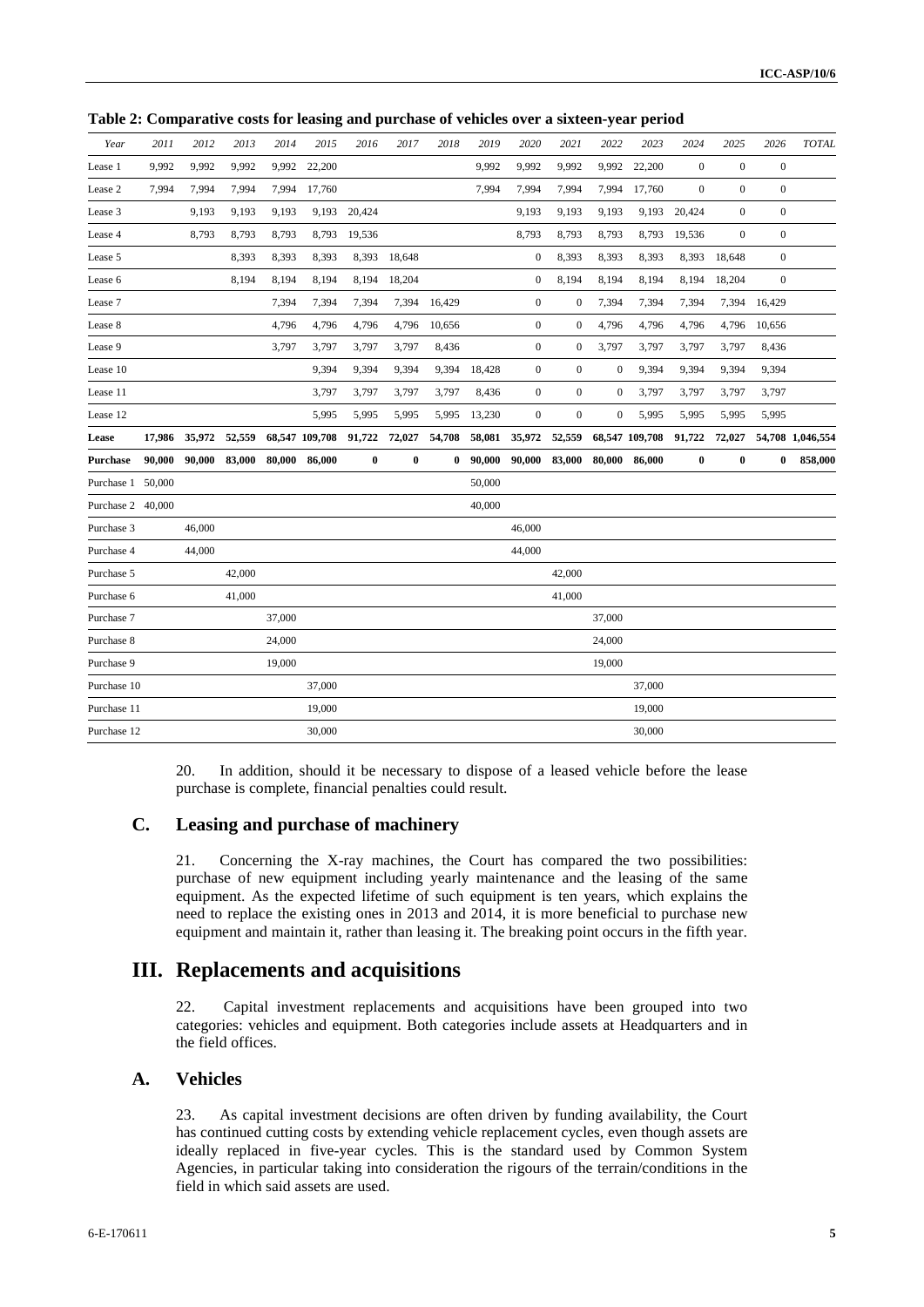24. Given the ever-changing operational environment in which the Court works, a series of factors haven been considered in order to extend replacement cycles. These factors include the planned closure of the Abeche Field Office and the subsequent reduction in operational usage and possible subsequent relocations; as well as the possible reduction in Kampala based operations with additional possible relocations to Kenya. Some relocations have already taken place and two Kinshasa-based vehicles have been redeployed to Bunia.

25. The replacement plan for vehicles at Headquarters and in the field has been carefully revised, resulting in the extension of vehicle lifetimes and the subsequent substantial reduction in capital investment requirements for 2012 from €1,494,964 to €480,852 and in 2013 from €305,211 to 208,629.

26. Table 3 shows a revised replacement and acquisition plan for vehicles for field offices and Headquarters for the years 2011-2015.

| Table 3: Capital investment replacements - vehicles |  |
|-----------------------------------------------------|--|
|                                                     |  |

|                                                                  |                |                         |                                                                                        |                        |                                                                                        |                        | Expected year of replacement / acquisition                                             |                        |                                                                                        |                        |                                                                                        |                        |
|------------------------------------------------------------------|----------------|-------------------------|----------------------------------------------------------------------------------------|------------------------|----------------------------------------------------------------------------------------|------------------------|----------------------------------------------------------------------------------------|------------------------|----------------------------------------------------------------------------------------|------------------------|----------------------------------------------------------------------------------------|------------------------|
|                                                                  |                |                         | 2011                                                                                   |                        | 2012                                                                                   |                        | 2013                                                                                   |                        | 2014                                                                                   |                        | 2015                                                                                   |                        |
| <b>Item</b>                                                      |                | Year of<br>Qty purchase | Revised<br>Acquisition/<br>Replacement<br>Plan as<br>reported to<br>CBF15th<br>session | New<br>Revised<br>Plan | Revised<br>Acquisition/<br>Replacement<br>Plan as<br>reported to<br>CBF15th<br>session | New<br>Revised<br>Plan | Revised<br>Acquisition/<br>Replacement<br>Plan as<br>reported to<br>CBF15th<br>session | New<br>Revised<br>Plan | Revised<br>Acquisition/<br>Replacement<br>Plan as<br>reported to<br>CBF15th<br>session | New<br>Revised<br>Plan | Revised<br>Acquisition/<br>Replacement<br>Plan as<br>reported to<br>CBF15th<br>session | New<br>Revised<br>Plan |
| <b>Field offices</b>                                             |                |                         |                                                                                        |                        |                                                                                        |                        |                                                                                        |                        |                                                                                        |                        |                                                                                        |                        |
| Vehicle, Toyota Land Cruiser<br>- N'Djamena                      | 3              | 2005                    |                                                                                        |                        | 50,285                                                                                 | $\boldsymbol{0}$       |                                                                                        |                        |                                                                                        | 0 182,621              |                                                                                        |                        |
| Vehicle, Toyota Corolla -<br>N'Djamena                           | 1              | 2009                    |                                                                                        |                        |                                                                                        |                        |                                                                                        |                        | 25,000                                                                                 | $\mathbf{0}$           | $\mathbf{0}$                                                                           | 23,824                 |
| Vehicle, Toyota Land Cruiser<br>- Abeche                         | 3              | 2005                    |                                                                                        |                        | 286,071                                                                                | $\boldsymbol{0}$       |                                                                                        |                        |                                                                                        | 0 190,303              |                                                                                        |                        |
| Vehicle, Toyota Land Cruiser-<br>Bunia                           | $\overline{c}$ | 2004                    |                                                                                        |                        | 216,089                                                                                | $\boldsymbol{0}$       |                                                                                        |                        |                                                                                        | 0 239,582              |                                                                                        |                        |
| Vehicle, Nissan Patrol - Bunia                                   | $\overline{c}$ | 2004                    | 34,182                                                                                 | $\boldsymbol{0}$       | 34,182                                                                                 | $\boldsymbol{0}$       |                                                                                        |                        | $\boldsymbol{0}$                                                                       | 75,797                 |                                                                                        |                        |
| Vehicle, Nissan Patrol - Bunia<br>(moved from Kinshasa)          | $\overline{c}$ | 2008                    |                                                                                        |                        | 216,089                                                                                | $\boldsymbol{0}$       |                                                                                        |                        | 121,249                                                                                | $\boldsymbol{0}$       |                                                                                        | 0 128,054              |
| Vehicle, Nissan (3 Terrano,<br>1 Patrol) – Kampala <sup>14</sup> | 4              | 2004                    | 50,000                                                                                 | 46,591                 | 150,000                                                                                | 96,443                 | $\overline{0}$                                                                         | 49,909                 |                                                                                        |                        |                                                                                        |                        |
| Vehicle, Toyota Land Cruiser-<br>Kampala <sup>15</sup>           | $\overline{c}$ | 2004                    |                                                                                        |                        | 216,089                                                                                | 223,652                |                                                                                        |                        |                                                                                        |                        |                                                                                        |                        |
| Vehicle, Nissan Patrol -<br>Kampala $^{\rm 16}$                  | $\overline{c}$ | 2006                    |                                                                                        |                        | 73,159                                                                                 | $\boldsymbol{0}$       | $\boldsymbol{0}$                                                                       | 75,720                 |                                                                                        |                        |                                                                                        |                        |
| Vehicle, Toyota Land Cruiser-<br>Bangui                          | 5              | 2007                    |                                                                                        |                        |                                                                                        |                        | 250,211                                                                                | $\boldsymbol{0}$       |                                                                                        |                        |                                                                                        | 0 263,591              |
| Vehicle, Toyota (1 Mini Bus<br>Hiace, 1 Avanza) - Bangui         | $\overline{c}$ | 2009                    |                                                                                        |                        |                                                                                        |                        |                                                                                        |                        | 50,000                                                                                 | $\boldsymbol{0}$       | $\mathbf{0}$                                                                           | 49,492                 |
| Vehicle, Nissan (1 Terrano,<br>2 Patrol) - Kinshasa              | 3              | 2004                    | 50,000                                                                                 | 46,591                 | 100,000                                                                                | 70,757                 |                                                                                        |                        |                                                                                        |                        |                                                                                        |                        |
| Vehicle, Toyota Mini Bus<br>Hiace - Kinshasa                     | 1              | 2009                    |                                                                                        |                        |                                                                                        |                        |                                                                                        |                        | 35,000                                                                                 | $\boldsymbol{0}$       | $\mathbf{0}$                                                                           | 28,663                 |
| Vehicle, Nissan Patrol -<br>Kinshasa                             | $\mathbf{2}$   | 2010                    |                                                                                        |                        |                                                                                        |                        |                                                                                        |                        | 121,249                                                                                | $\boldsymbol{0}$       |                                                                                        |                        |

<sup>&</sup>lt;sup>14</sup> In line with ever-changing operational requirements, it is very possible that from 2012 onwards, some Kampala-

<span id="page-5-1"></span><span id="page-5-0"></span>based vehicles may be relocated in support of operations in Kenya and other locations to be determined.

<span id="page-5-2"></span> $16$  Ibid.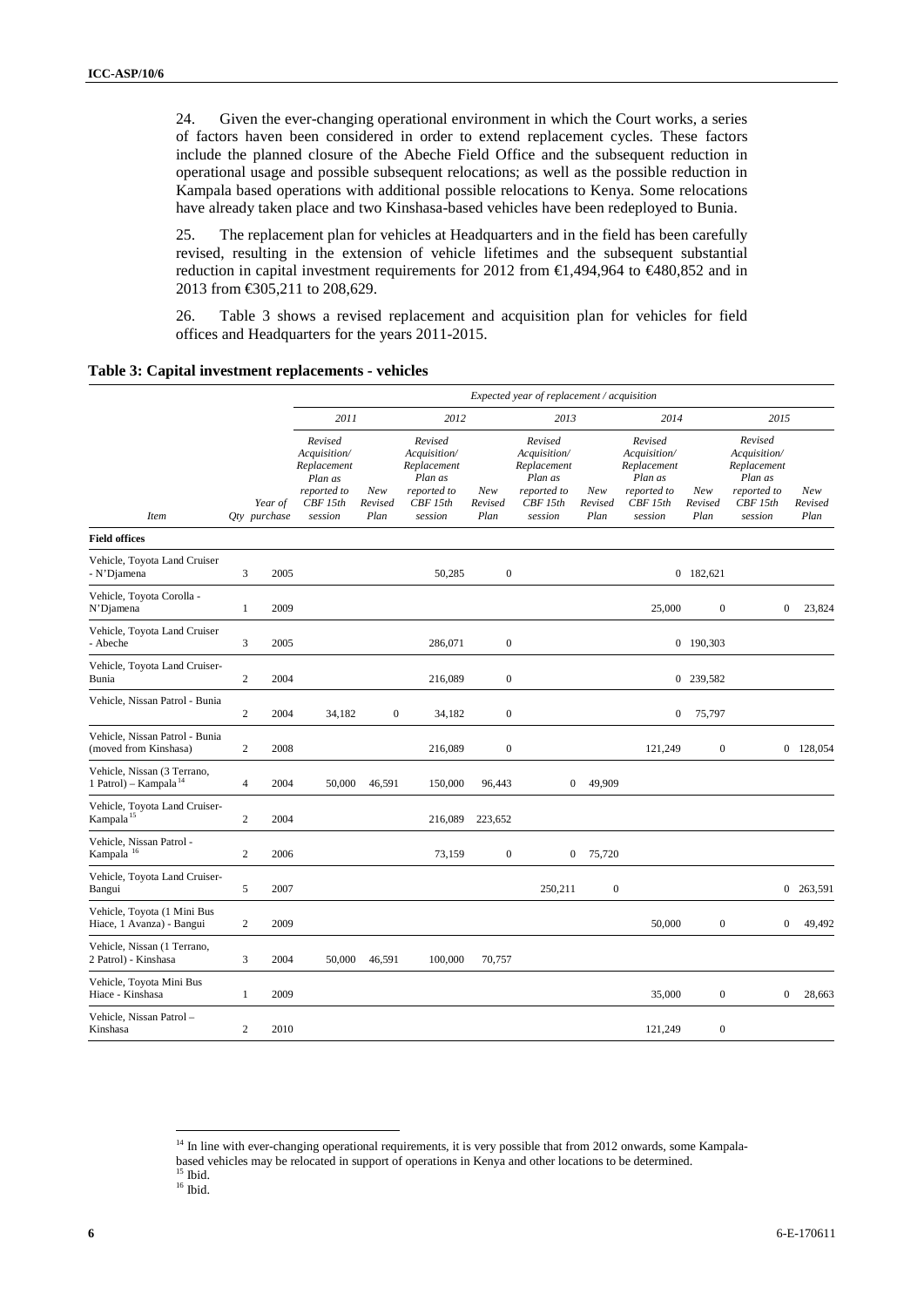|                                               |              |                         |                                                                                         |                        |                                                                                         |                        | Expected year of replacement / acquisition                                              |                        |                                                                                         |                        |                                                                                         |                        |
|-----------------------------------------------|--------------|-------------------------|-----------------------------------------------------------------------------------------|------------------------|-----------------------------------------------------------------------------------------|------------------------|-----------------------------------------------------------------------------------------|------------------------|-----------------------------------------------------------------------------------------|------------------------|-----------------------------------------------------------------------------------------|------------------------|
|                                               |              |                         | 2011                                                                                    |                        | 2012                                                                                    |                        | 2013                                                                                    |                        | 2014                                                                                    |                        | 2015                                                                                    |                        |
| <b>Item</b>                                   |              | Year of<br>Qty purchase | Revised<br>Acquisition/<br>Replacement<br>Plan as<br>reported to<br>CBF 15th<br>session | New<br>Revised<br>Plan | Revised<br>Acquisition/<br>Replacement<br>Plan as<br>reported to<br>CBF 15th<br>session | New<br>Revised<br>Plan | Revised<br>Acquisition/<br>Replacement<br>Plan as<br>reported to<br>CBF 15th<br>session | New<br>Revised<br>Plan | Revised<br>Acquisition/<br>Replacement<br>Plan as<br>reported to<br>CBF 15th<br>session | New<br>Revised<br>Plan | Revised<br>Acquisition/<br>Replacement<br>Plan as<br>reported to<br>CBF 15th<br>session | New<br>Revised<br>Plan |
| <b>Headquarters</b>                           |              |                         |                                                                                         |                        |                                                                                         |                        |                                                                                         |                        |                                                                                         |                        |                                                                                         |                        |
| Vehicle, BMW 530i<br>(passenger)              | $\mathbf{1}$ | 2003                    | $\boldsymbol{0}$                                                                        | 50,000                 | 45,000                                                                                  | $\boldsymbol{0}$       |                                                                                         |                        |                                                                                         |                        |                                                                                         |                        |
| Vehicle, Mercedes Benz Viano<br>7 (passenger) | 1            | 2009                    |                                                                                         |                        |                                                                                         |                        |                                                                                         |                        | 37,000                                                                                  | 37,000                 |                                                                                         |                        |
| Vehicle, BMW 530i<br>(passenger)              | $\mathbf{1}$ | 2003                    |                                                                                         |                        | 45,000                                                                                  | 46,000                 |                                                                                         |                        |                                                                                         |                        |                                                                                         |                        |
| Van, Renault Espace<br>(passenger)            | $\mathbf{1}$ | 2004                    | $\mathbf{0}$                                                                            | 44,000                 |                                                                                         |                        |                                                                                         |                        |                                                                                         |                        |                                                                                         |                        |
| Van, Renault Espace<br>(passenger)            | 1            | 2004                    |                                                                                         |                        | $\boldsymbol{0}$                                                                        | 44,000                 |                                                                                         |                        |                                                                                         |                        |                                                                                         |                        |
| Vehicle BMW 520D<br>(passenger)               | 1            | 2009                    |                                                                                         |                        |                                                                                         |                        |                                                                                         |                        | 37,000                                                                                  | $\boldsymbol{0}$       | $\mathbf{0}$                                                                            | 37,000                 |
| Chrysler Voyager 7<br>(passenger)             | 1            | 2008                    |                                                                                         |                        |                                                                                         |                        | 36,000                                                                                  | 42,000                 |                                                                                         |                        |                                                                                         |                        |
| Van, Renault Modus<br>(passenger)             | 1            | 2005                    |                                                                                         |                        |                                                                                         |                        |                                                                                         |                        | 19,000                                                                                  | $\boldsymbol{0}$       | $\mathbf{0}$                                                                            | 19,000                 |
| Van, Renault Trafic 8<br>(passenger)          | 1            | 2004                    |                                                                                         |                        | 39,000                                                                                  | $\boldsymbol{0}$       | $\mathbf{0}$                                                                            | 41,000                 |                                                                                         |                        |                                                                                         |                        |
| Van, Renault Trafic 9<br>(passenger)          | 1            | 2004                    |                                                                                         |                        |                                                                                         |                        |                                                                                         |                        | 31,500                                                                                  | $\boldsymbol{0}$       | $\mathbf{0}$                                                                            | 30,000                 |
| Van, Renault Trafic (cargo)                   | 1            | 2004                    |                                                                                         |                        | 24,000                                                                                  | $\boldsymbol{0}$       |                                                                                         |                        | $\boldsymbol{0}$                                                                        | 24,000                 |                                                                                         |                        |
| Van, Renault Kangoo<br>(passenger)            | 1            | 2004                    |                                                                                         |                        |                                                                                         |                        | 19,000                                                                                  | $\boldsymbol{0}$       | $\overline{0}$                                                                          | 19,000                 |                                                                                         |                        |
| Total $\bm{\epsilon}$                         |              |                         |                                                                                         | 134,182 187,182        | 1.494.964                                                                               | 480.852                |                                                                                         | 305,211 208,629        |                                                                                         | 355,749 768,303        |                                                                                         | 0 579,624              |

#### **B. Equipment**

27. This category includes mainly information and telecommunications equipment, audio-visuals, X-ray machines and security systems.

28. After careful technical consideration, the life-span of V-SAT equipment (terminal, trailer-mounted) in field offices has been prolonged from 2012 to 2015. The V-SAT presently based in Abeche is due for relocation on closure of the field office no later than 30 June 2011.

29. Another factor that has been considered is the planned/expected transfer of the Court to new permanent premises in 2015. Due to the characteristics of the new premises, new Xray machines will certainly have to be purchased to respond to the new needs (for example the machine model 100/110 will have to be replaced by a bigger one).

30. Based on the evaluation the Court has made, it is proposed to postpone the replacement of the X-ray machines from 2013 and 2014 to 2015. Nevertheless, as all the equipment mentioned will be over 10 years old, additional yearly funds of approximately €20,000 will have to be allocated for maintenance of all X-ray machines.

31. The Court is also rationalising its capital investments in infrastructure to allow for the move to permanent premises in 2015. Only essential replacements of either irreparable equipment, or where costs of repair dictate replacement, are being undertaken. Changes to premises are being kept to a minimum.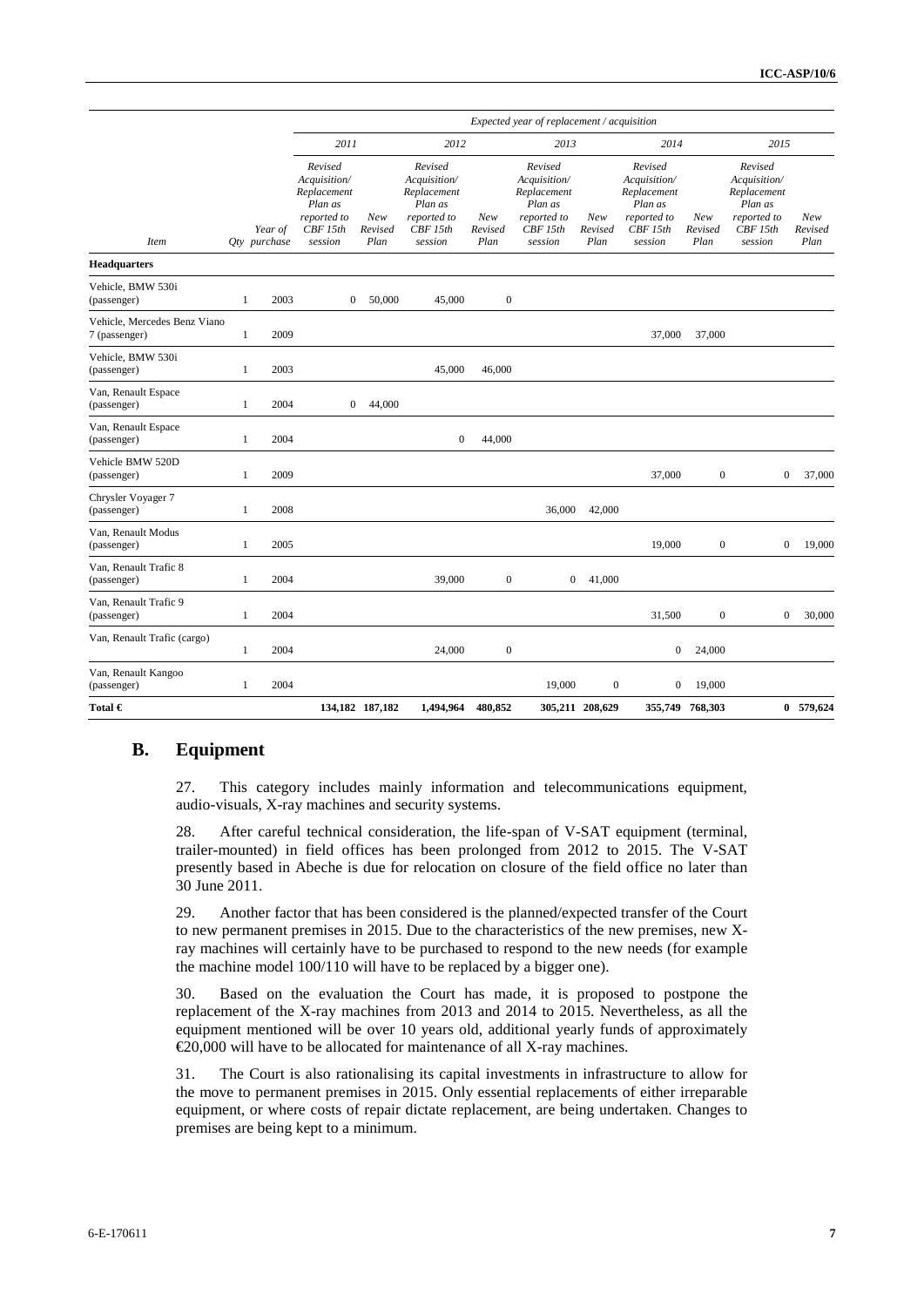32. With regard to the fixed videoconference system/Satellite, the costs have been spread over four years by buying equipment for one field office at a time, in order to deliver the solution in a phased approach that is more aligned with resource availability and operational need. The risk of not having this infrastructure in place is that every time a remote witness has to give evidence, temporary audiovisual equipment has to be moved from one location to another. The equipment is very fragile and difficult to move on commercial or United Nations flights. The Court runs the risk that it may not meet its obligations for videolink technology in all its areas of operations.

33. The Court recommends a leasing option over a five-year period for the Storage Area Network (SAN) as shown in table 4. This will incur a long-term commitment by the Court, since the rental of the equipment for the long-term will be ring-fenced and these funds cannot be cut midway through the contract.

34. There is also a need to be pro-active in the archiving of data and public key infrastructure. All Court data is stored online, and if the Court does not start archiving data, the size of the SAN will increase exponentially. It is not cost-effective to keep all historic data online. This is in line with industry standards and will reduce the risk of data loss in future.

35. As reported to the Committee at its fifteenth session,<sup>[17](#page-7-0)</sup> the Court continuously reviews future compatibility of equipment with the new permanent premises. As a result, the Court predicts that audiovisual capture and distribution systems in place in 2015-2016 will be fully digital as opposed to the mix of analogue and digital AV equipment currently in place. Digital equipment and digitized data will be cheaper in the long-term and will have lower replacement costs.

36. With regard to the video-on-demand system, the Court is utilizing a commercial option for this. A study is underway to see if it will be more cost effective to provide the service in-house.

37. Table 4 shows a revised replacement and acquisition plan for equipment for field offices and Headquarters for the years 2011-2015. As a result of the Court's strategy of extending equipment lifetimes whenever possible and exploring alternative methods of financing, capital requirements have been reduced substantially by  $\epsilon$ ,697,971 in 2012, and by €595,000 in 2013.

|                                                      |   |                         | Expected year of replacement / acquisition                                              |                        |                                                                                        |                        |                                                                                        |                        |                                                                                        |                        |                                                                                        |                        |  |  |
|------------------------------------------------------|---|-------------------------|-----------------------------------------------------------------------------------------|------------------------|----------------------------------------------------------------------------------------|------------------------|----------------------------------------------------------------------------------------|------------------------|----------------------------------------------------------------------------------------|------------------------|----------------------------------------------------------------------------------------|------------------------|--|--|
|                                                      |   |                         | 2011                                                                                    |                        | 2012                                                                                   |                        | 2013                                                                                   |                        | 2014                                                                                   |                        | 2015                                                                                   |                        |  |  |
| <i>Item</i>                                          |   | Year of<br>Qty purchase | Revised<br>Acquisition/<br>Replacement<br>Plan as<br>reported to<br>CBF 15th<br>session | New<br>Revised<br>Plan | Revised<br>Acquisition/<br>Replacement<br>Plan as<br>reported to<br>CBF15th<br>session | New<br>Revised<br>Plan | Revised<br>Acquisition/<br>Replacement<br>Plan as<br>reported to<br>CBF15th<br>session | New<br>Revised<br>Plan | Revised<br>Acquisition/<br>Replacement<br>Plan as<br>reported to<br>CBF15th<br>session | New<br>Revised<br>Plan | Revised<br>Acquisition/<br>Replacement<br>Plan as<br>reported to<br>CBF15th<br>session | New<br>Revised<br>Plan |  |  |
| <b>Field offices</b>                                 |   |                         |                                                                                         |                        |                                                                                        |                        |                                                                                        |                        |                                                                                        |                        |                                                                                        |                        |  |  |
| Terminal, trailer-mounted<br>$3.9 - \text{Abeche}$   | 1 | 2006                    |                                                                                         |                        | 122,603                                                                                |                        | $\boldsymbol{0}$                                                                       |                        |                                                                                        |                        | $\mathbf{0}$                                                                           | 140,689                |  |  |
| Terminal, trailer-mounted<br>$3.9 -$ Bangui          | 1 | 2007                    |                                                                                         |                        | 119,809                                                                                |                        | $\boldsymbol{0}$                                                                       |                        |                                                                                        |                        | $\mathbf{0}$                                                                           | 132,835                |  |  |
| Terminal, trailer-mounted<br>$3.9 - B$ unia          | 1 | 2007                    |                                                                                         |                        | 119,809                                                                                |                        | $\boldsymbol{0}$                                                                       |                        |                                                                                        |                        | $\mathbf{0}$                                                                           | 132,835                |  |  |
| Fixed videoconference<br>system at all field offices | 5 | new                     |                                                                                         |                        | 250,000                                                                                | 50,000                 | $\mathbf{0}$                                                                           | 50,000                 | $\overline{0}$                                                                         | 50,000                 | $\mathbf{0}$                                                                           | 50,000                 |  |  |

#### **Table 4: Capital investment replacements – equipment**

<span id="page-7-0"></span> <sup>17</sup> ICC-ASP/9/19, para. 21.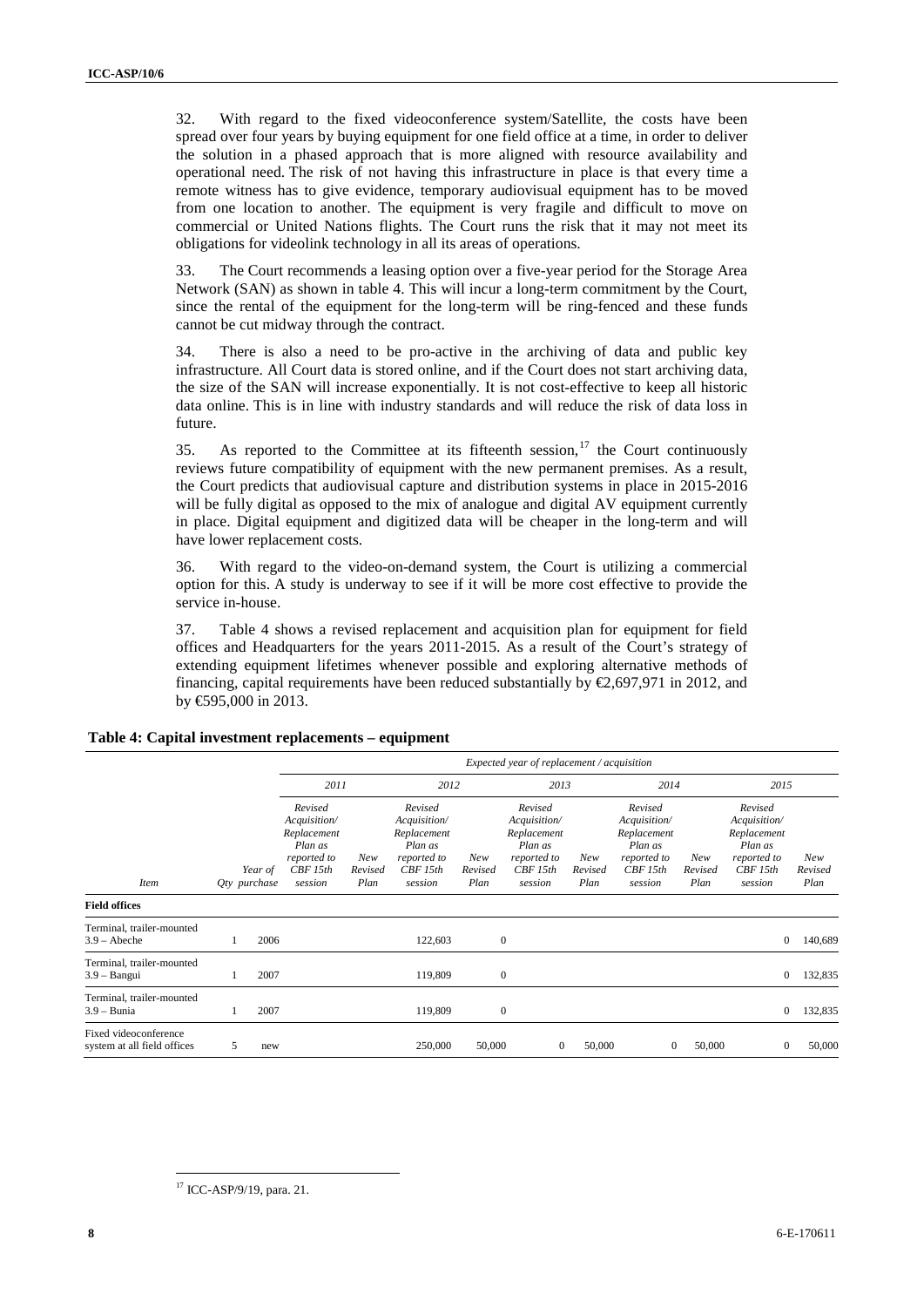|                                                                                                   |                         |           |                                                                                         |                        |                                                                                         |                        | Expected year of replacement / acquisition                                              |                        |                                                                                         |                        |                                                                                         |                        |
|---------------------------------------------------------------------------------------------------|-------------------------|-----------|-----------------------------------------------------------------------------------------|------------------------|-----------------------------------------------------------------------------------------|------------------------|-----------------------------------------------------------------------------------------|------------------------|-----------------------------------------------------------------------------------------|------------------------|-----------------------------------------------------------------------------------------|------------------------|
|                                                                                                   |                         |           | 2011                                                                                    |                        | 2012                                                                                    |                        | 2013                                                                                    |                        | 2014                                                                                    |                        | 2015                                                                                    |                        |
| <b>Item</b>                                                                                       | Year of<br>Qty purchase |           | Revised<br>Acquisition/<br>Replacement<br>Plan as<br>reported to<br>CBF 15th<br>session | New<br>Revised<br>Plan | Revised<br>Acquisition/<br>Replacement<br>Plan as<br>reported to<br>CBF 15th<br>session | New<br>Revised<br>Plan | Revised<br>Acquisition/<br>Replacement<br>Plan as<br>reported to<br>CBF 15th<br>session | New<br>Revised<br>Plan | Revised<br>Acquisition/<br>Replacement<br>Plan as<br>reported to<br>CBF 15th<br>session | New<br>Revised<br>Plan | Revised<br>Acquisition/<br>Replacement<br>Plan as<br>reported to<br>CBF 15th<br>session | New<br>Revised<br>Plan |
| <b>Headquarters</b>                                                                               |                         |           |                                                                                         |                        |                                                                                         |                        |                                                                                         |                        |                                                                                         |                        |                                                                                         |                        |
| X-ray machine - 5030 (will<br>be replaced by 6040 or<br>equivalent)                               | $\boldsymbol{2}$        | 2003      |                                                                                         |                        |                                                                                         |                        | 120,000                                                                                 | $\boldsymbol{0}$       |                                                                                         |                        | $\boldsymbol{0}$                                                                        | 120,000                |
| X-ray machine – 6040                                                                              | $\mathbf{1}$            | 2003      |                                                                                         |                        |                                                                                         |                        | 60,000                                                                                  | $\boldsymbol{0}$       |                                                                                         |                        | $\boldsymbol{0}$                                                                        | 60,000                 |
| $X$ -ray machine $-100/100$                                                                       | $\mathbf{1}$            | 2003      |                                                                                         |                        |                                                                                         |                        | 100,000                                                                                 | $\boldsymbol{0}$       |                                                                                         |                        | $\boldsymbol{0}$                                                                        | 100,000                |
| X-ray machine – 6040                                                                              | $\sqrt{2}$              | 2004      |                                                                                         |                        |                                                                                         |                        |                                                                                         |                        | 120,000                                                                                 | $\boldsymbol{0}$       | $\boldsymbol{0}$                                                                        | 120,000                |
| $X$ -ray machine $-5030$ (will<br>be replaced by 6040 or<br>equivalent)                           | $\boldsymbol{2}$        | 2004      |                                                                                         |                        |                                                                                         |                        |                                                                                         |                        | 120,000                                                                                 | $\boldsymbol{0}$       | $\boldsymbol{0}$                                                                        | 120,000                |
| X-ray machine - 6040                                                                              | $\mathbf{1}$            | 2004      |                                                                                         |                        |                                                                                         |                        |                                                                                         |                        | 60,000                                                                                  | $\boldsymbol{0}$       | $\boldsymbol{0}$                                                                        | 60,000                 |
| Access control system<br>(upgrade of access cards and<br>card readers)                            |                         | 1 2003-04 |                                                                                         |                        | 75,000                                                                                  | 75,000                 |                                                                                         |                        |                                                                                         |                        |                                                                                         |                        |
| Power/data pillars for power<br>and data connection                                               |                         |           |                                                                                         |                        | 100,000                                                                                 | $\boldsymbol{0}$       |                                                                                         |                        |                                                                                         |                        |                                                                                         |                        |
| Cooling units Security<br>Control room - Arc                                                      |                         |           |                                                                                         |                        | $\boldsymbol{0}$                                                                        | 15,000                 |                                                                                         |                        |                                                                                         |                        |                                                                                         |                        |
| CCTV recording memory                                                                             |                         | 2004      |                                                                                         |                        | 55,750                                                                                  | 25,000                 |                                                                                         |                        |                                                                                         |                        |                                                                                         |                        |
| Traka renovation (key safe<br>system)                                                             |                         |           |                                                                                         |                        |                                                                                         |                        | $\bf{0}$                                                                                | 50,000                 |                                                                                         |                        |                                                                                         |                        |
| Adaptation of electrical<br>supply to Haagse/Arc<br>elevators                                     |                         |           | $\boldsymbol{0}$                                                                        | 33,000                 |                                                                                         |                        |                                                                                         |                        |                                                                                         |                        |                                                                                         |                        |
| Ventilation for FMU, SSS,<br>LTU and Cleaning<br>Contractor areas in basement<br>- Arc            |                         |           |                                                                                         |                        | $\boldsymbol{0}$                                                                        | 50,000                 |                                                                                         |                        |                                                                                         |                        |                                                                                         |                        |
| Replace/repair cooling<br>systems for Main Equipment<br>Room (MER) I                              |                         |           | $\boldsymbol{0}$                                                                        | 50,000                 |                                                                                         |                        |                                                                                         |                        |                                                                                         |                        |                                                                                         |                        |
| Burglar system hardware<br>computers                                                              |                         | 2004      |                                                                                         |                        | 50,000                                                                                  | $\boldsymbol{0}$       | $\boldsymbol{0}$                                                                        | 60,000                 |                                                                                         |                        |                                                                                         |                        |
| Heating entrance booth - Arc                                                                      |                         |           |                                                                                         |                        | $\boldsymbol{0}$                                                                        | 25,000                 |                                                                                         |                        |                                                                                         |                        |                                                                                         |                        |
| Storage Area Network (for<br>storage and retrieval of all<br>documents and transactional<br>data) |                         | 1 2005-06 | $\boldsymbol{0}$                                                                        | 200,000                | 2,020,000                                                                               | 400,000                | $\bf{0}$                                                                                | 400,000                | $\boldsymbol{0}$                                                                        | 400,000                | $\boldsymbol{0}$                                                                        | 400,000                |
| Courtroom equipment<br>(staggered) replacement: all<br>audio-visuals and network<br>equipment     |                         | 1 2003-04 |                                                                                         |                        | 425,000                                                                                 | 250,000                | 675,000                                                                                 | 200,000                | 675,000                                                                                 | 100,000                | 675,000                                                                                 | $\boldsymbol{0}$       |
| Public Key Infrastructure<br>(safe encrypted method for<br>sending confidential<br>documents)     | 1                       | 2006      |                                                                                         |                        |                                                                                         |                        |                                                                                         |                        | 200,000                                                                                 | 200,000                |                                                                                         |                        |
| Video Matrix at all input<br>points                                                               | 1                       | new       |                                                                                         |                        |                                                                                         |                        | 400,000                                                                                 | $\boldsymbol{0}$       |                                                                                         |                        |                                                                                         |                        |
| Long-term archive system                                                                          | $\mathbf{1}$            | new       |                                                                                         |                        | 500,000                                                                                 | 500,000                |                                                                                         |                        |                                                                                         |                        |                                                                                         |                        |
| Video on demand system                                                                            | 1                       | new       |                                                                                         |                        | 250,000                                                                                 | $\boldsymbol{0}$       |                                                                                         |                        |                                                                                         |                        |                                                                                         |                        |
| Online disclosure platform                                                                        | $\mathbf{1}$            | new       |                                                                                         |                        |                                                                                         |                        | 270,000                                                                                 | 270,000                |                                                                                         |                        |                                                                                         |                        |
| Integrated analysis platform                                                                      | $\mathbf{1}$            | new       |                                                                                         |                        | 200,000                                                                                 | 200,000                |                                                                                         |                        |                                                                                         |                        |                                                                                         |                        |
| Total $\bm{\epsilon}$                                                                             |                         |           | 0                                                                                       | 283,000                | 4,287,971                                                                               | 1,590,000              |                                                                                         | 1,625,000 1,030,000    | 1,175,000                                                                               | 750,000                |                                                                                         | 675,000 1,436,359      |